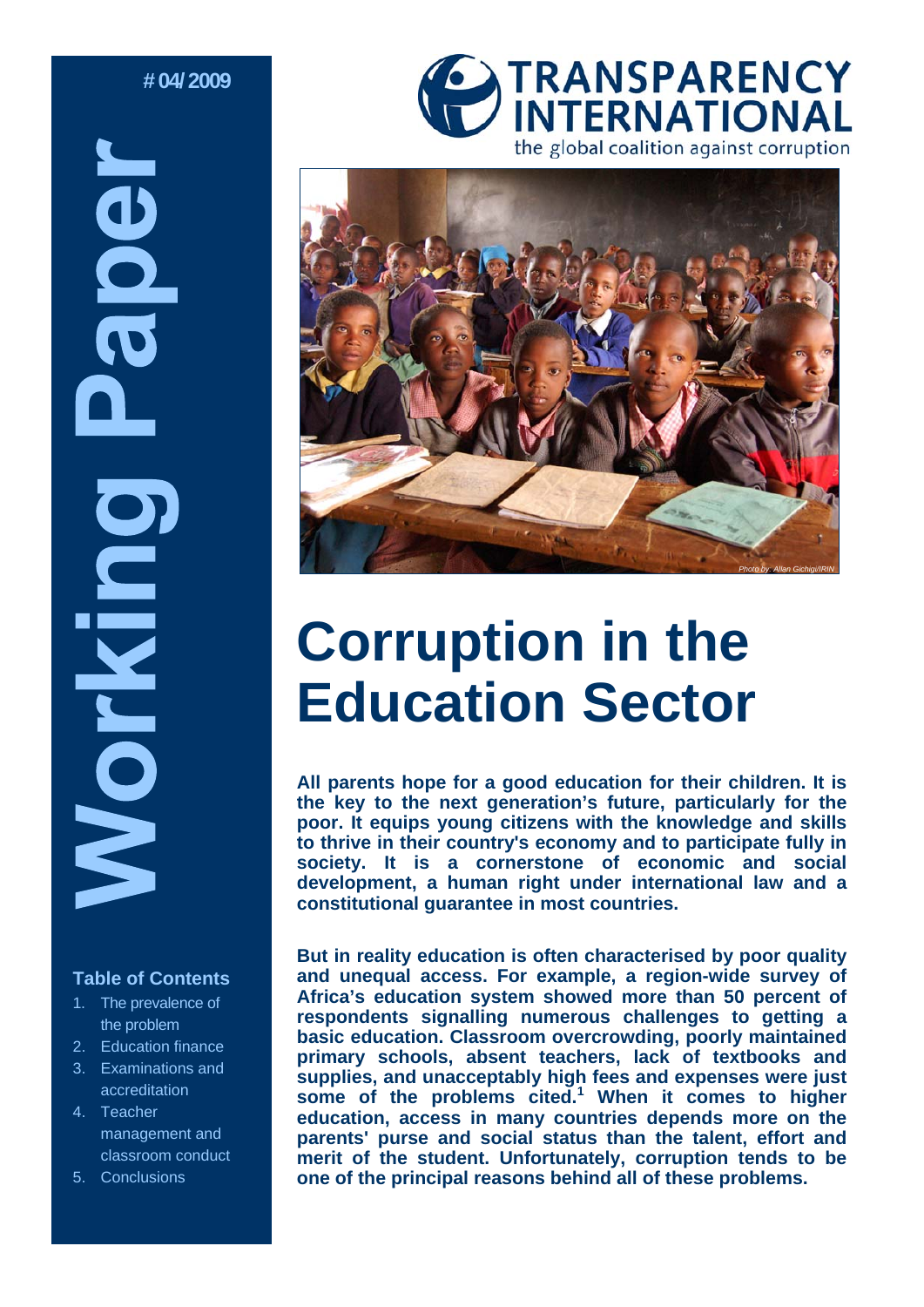

#### **Paying for a 'Free' Education: The Cases of Bangladesh and Mexico**

In Bangladesh, surveys have shown that 36.5 percent of students have made unauthorised payments to attend school despite public education being free through the upper secondary level. $3$  For example, for girls to enrol in a government stipend scheme for extremely poor students, nearly one-third had to pay a bribe, while over half have been forced to make 'payments' to collect their scholarships.

In Mexico, studies have shown that the average household pays an additional US \$30 per year for their children to receive an education that<br>is constitutionally 'free'.<sup>4</sup> Bribes to enrol in schools or obtain student exam records were found to be among the most common payments made by families.

Similar instances of illegal fee charging have been documented in various African countries. In the case of Madagascar, nearly one quarter of households have reported paying schools varying amounts of 'enrolment fees' although public education has been universal and free since 2005. In Niger, more than 10 percent of households have been forced to pay such fees in spite of national laws being passed to abolish them.

Corruption — the misuse of entrusted power for private gain has taken on different forms within schools, involving paying bribes and trading favours to facilitate both 'illegal' and 'legal' actions.

Corruption done to produce illegal actions would be when a student or parent pays a bribe to a test examiner or teacher to ensure a passing grade even know they have performed poorly.

Corruption done to produce legal actions could involve parents and students being required to pay a bribe to a school official to release a diploma or certificate that has been rightfully earned.

When present, corruption defeats the very purpose of education: having a universal and open system based on merit and not money. Corruption also compromises international commitments on more equal and accessible schools, such as the targets set out in Education for All (EFA) and the Millennium Development Goals (MDGs). In a corrupt education system, students do not acquire the skills and knowledge that will enable them to contribute meaningfully to their country's economy and society. They learn from a young age to value corruption, accepting it is a norm for them and society.

## 1. The prevalence of the problem

The public education system in most countries is largely left to the discretion of the central government. Even when education is decentralised, the state usually controls key areas such as the recruitment and deployment of teachers, payrolls and budget oversight. This monopoly leaves room for corruption to occur at different points along the way: in education ministries, school administrations and the classroom. The corrupt transactions that result can be traced to actors at the *political*, *administrative* and *school* level and can undermine good governance.

- *Political*. Education is particularly prone to political interference because of the sizable finances and human resources it employs. On average, it consumes 20-30 percent of a nation's budget. Corruption can take many forms. Politicians may abuse their power when making teaching appointments, promotions or transfers. They may even 'secure' teachers to campaign for them in the classroom during elections. $2$  Their political influence also may be used to determine where and what types of schools to build.
- *Administrative*. Corruption can occur at different administrative levels, including within ministries, districts and schools. For example, district inspectors may request bribes from schools in return for a favourable report to the education ministry. Individuals — administrators, teachers and others — may also misuse schools for private and commercial purposes. Educational material and school supplies may be sold instead of being freely distributed. Unauthorised fees may be charged for public schools and universities (see sidebar).
- *School*. Teachers may be absent from the classroom, not teach the required curricula or extort services from pupils. Sexual exploitation of students by teachers and professors is a common form of corruption in many countries.

## 2. Education finance

Corruption occurs in the *allocation*, *execution* and *use* of government budgets earmarked for education. Given the overall size of funding for a country's education system, even low levels of corruption in budget management can result in a significant loss of public resources.

The recent decentralisation of schools' financial management responsibilities to the local level has increased the risk of abuses, especially when it has not been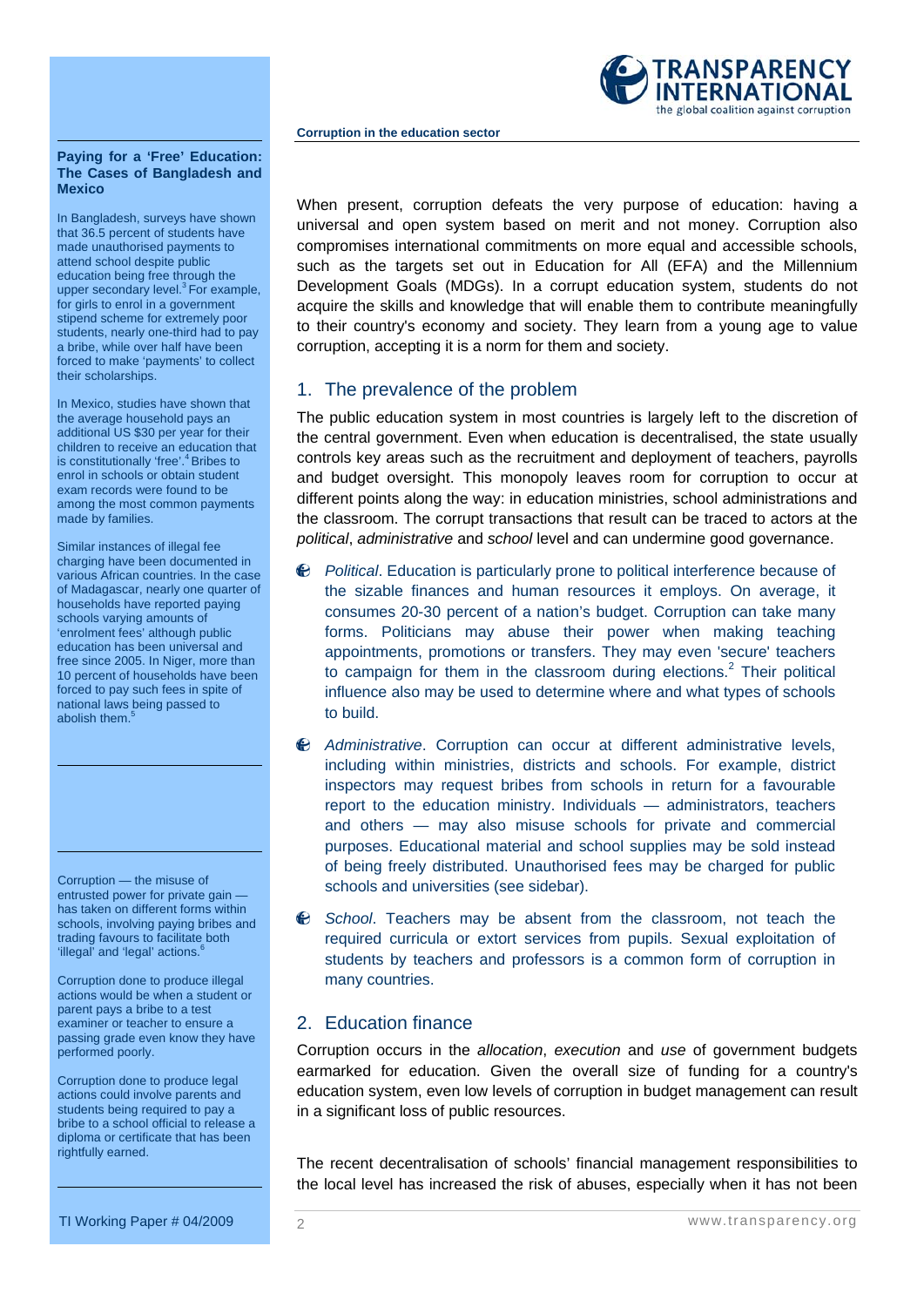

accompanied by monitoring and adequate capacity building measures. With more people and administrative levels involved in education finance, opportunities for fraud and corruption have also risen. Reforms can create confusion about respective responsibilities and resource flows, leaving those within the education system unclear about the changes and their rights under the new system.

*Budget allocation*. Countries with high levels of corruption invest less in public services, leaving the education sector under-funded.<sup>7</sup> Resources may be channelled from schools in need, especially in rural areas, to those that are already privileged, such as in more urban regions. Funding also may be allocated based on where there are greater opportunities for private gain. Large contracts for building schools, buying textbooks or running meal programmes offer the potential for kickbacks, bribery, nepotism and favouritism. In addition, allocations to schools may be made using falsified data, such as inflated enrolment numbers. This uneven distribution of resources tends to benefit better-off students to the detriment of the poor and affects the equity of a nation's education system. Offbudget allocations are particularly risky, especially when foreign donors provide direct financing to schools and bypass government departments or civil society organisations (CSOs) that could act as intermediaries.<sup>8</sup>

*Budget execution*. Earmarked resources may never reach schools and universities. In schools studied in Ghana and Uganda as part of TI's Africa Education Watch, it was common to find payments each term delayed up to one year (see sidebar). Instead, finances may be embezzled by officials, misused in rigged tenders, or lost to administrative inefficiencies. Contract specifications may target a specific supplier and closed tendering processes may exclude potential bidders or lead to inflated prices. The extent of these 'resource leakages' can be sizable. According to countries surveyed by the World Bank, between 10 and 87 percent of non-wage spending on primary education is lost. $9$  As a result, textbooks may be of poor quality and insufficient quantity, the building infrastructure of teaching institutions may collapse, toilets may not be built and learning materials may go undelivered (see sidebar on pg. 4).

*Use of education resources*. Funds that reach schools may not be used according to their intended purpose. Textbooks may be sold instead of being freely distributed, illegal payments may be made by school authorities using falsified receipts or the quantity of goods purchased may be inflated. Counteracting these abuses is further complicated when book keeping at the school-level is not audited or conducted at all. Findings from Morocco and Niger suggest 64 percent of primary schools lack any accounting system.<sup>10</sup>

### **What can be done?**

Transparency and access to information are essential to control and prevent corruption in education finance. There is no stronger deterrent to corruption than public information and exposure. The more that people are informed about budgets — and education plans in general — the more likely that individuals in positions of power can be pressured to respect policies and regulations. For

The Africa Education Watch (AEW) Programme is a three-year initiative begun in 2007 by Transparency International (TI) that focuses on developing well-governed, accountable and transparent primary schools.

The seven countries participating in the programme are: Ghana, Madagascar, Morocco, Niger, Senegal, Sierra Leone and Uganda.

In each country, the TI national chapter undertook a country-wide review of the financing mechanisms for primary education and conducted field research to assess schools' good governance, transparency and resource management. Respondents in each country generally included about 1000 households, 60 school head teachers, 60 parent and teacher committee chairs, and up to 20 inspectors or district officials.

While the participating countries presented diverse contexts, findings showed some key commonalities.

- Financial systems: Limited financial information (current and historical) was available at districtlevel offices and in the schools. Funding and resource provision to schools was unpredictable (i.e. timing and amount of flows). For example, only 35 percent of the head teachers knew what resources to expect. In the cases of Morocco and Niger, this figure fell to just 7 percent.
- Information: Parents had few opportunities for and little interest in the schools' financial oversight. Financial information was also not publicly or easily available.
- **Participation:** When parents were engaged, typical channels were through parent and teacher associations (PTAs) and school management committees (SMCs). Yet, SMCs were shown as being vulnerable to 'capture' by teachers and/or local elites. Many parents also did not know exactly how to get involved in these structures.
- **C** Corrupt practices: Three common problems that were identified through the AEW surveys were: illegal demands for non-existent funds; the embezzlement of resources; and abuse of power by teachers and officials.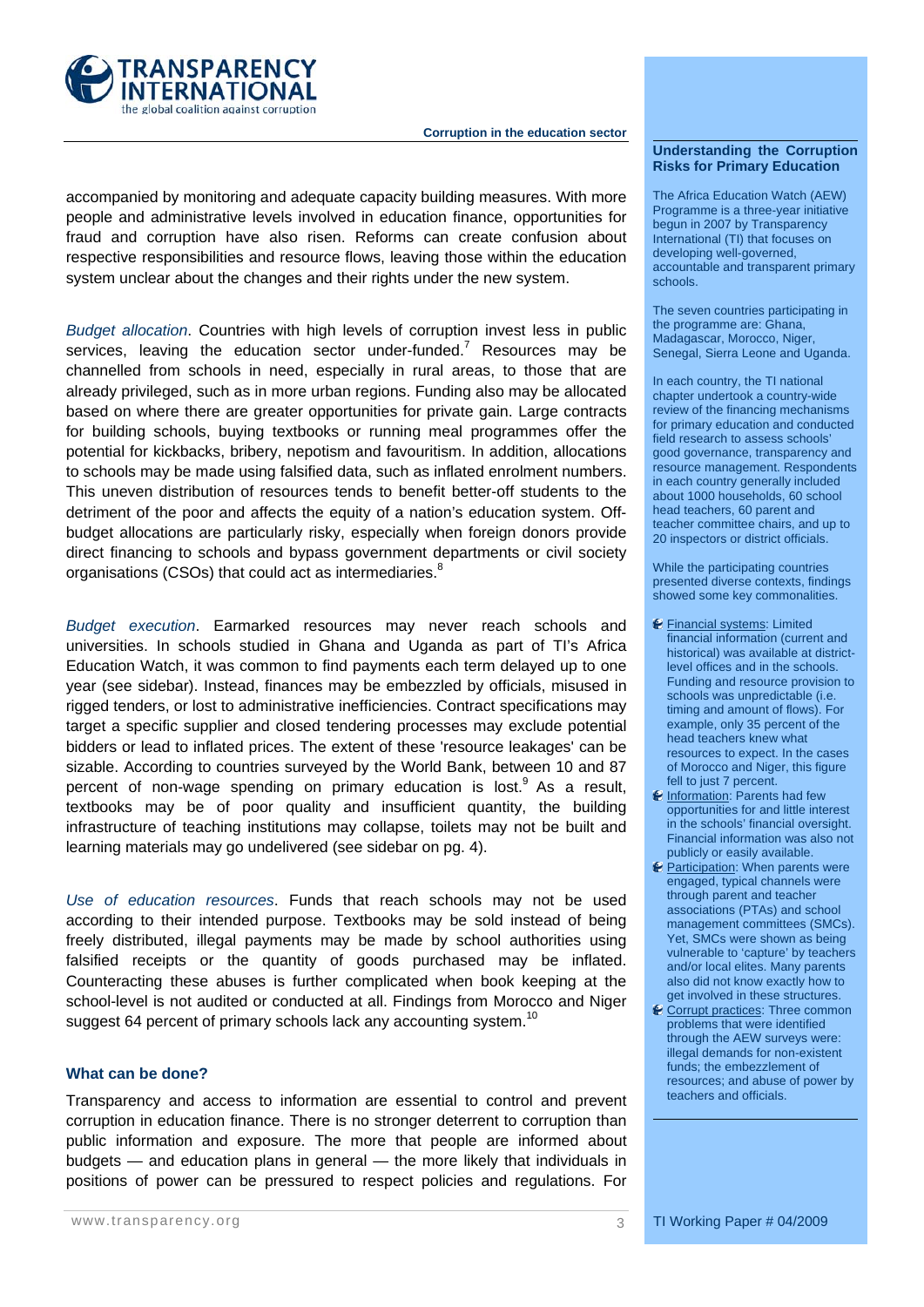

#### **The Philippines' Textbook Shortage: Corruption's Role**

In the Philippines, the supply of public school textbooks was decentralised in the 1990s and textbook purchases were directly negotiated with suppliers at the regional level.

Corruption became rampant: bribes to regional education offices represented as much as 20 percent of the cost of a contract. Overall, it was estimated that 20 to 65 percent of textbook funds were eaten up by pay-offs to corrupt officials.

The result was a critical shortage of textbooks in the country's 40,000 public schools, despite high levels of spending. In some cases, one textbook had to be shared by six pupils in elementary schools and by eight students in secondary schools.

**'Rich children don't have to perform well, they know that their parents' money will guarantee their success. The children understand that what's important isn't knowledge but money'.** 

*- As told by a Ukrainian math teacher20* 

example, salary funds are better monitored when teachers know their wages and expect them to be paid (teacher salaries can represent an average of 80 to 90 percent of the total education budget).<sup>11</sup> Additionally communities are better able to take part in school governance when they know the flow of resources being received and when the information provided is understandable, simplified and accessible.

Formula funding — a system of agreed rules for allocating resources to schools and universities — is another way to reduce discretionary budgetary powers and contribute to greater equity in education. Direct cash transfers to schools ('capitation grants') can limit opportunities for corruption. However, clear financial rules and regulations must exist and be enforced. Officials need to have the necessary skills to apply them and regular independent audits must be used.

Local stakeholders — parents, teachers and students — can provide useful feedback on decisions such as the appropriate use and quality of teaching materials or the adequacy of school financing received. Also, parent involvement through school management committees (SMCs) that control budgets can be an effective measure, provided members are sufficiently skilled, representative and have been ceded the space to perform their oversight role.<sup>12</sup>

Moreover, open tender systems and clear criteria and procedures are needed as part of an education system's procurement processes. These will help to ensure that schools get the best products and services, particularly when direct purchases are used.<sup>13</sup> Conflict of interest rules and public access to bidding proposals also can help to curb corruption in public contracting.

## 3. Examinations and accreditation

In higher education, new technologies and increased competition among students have led to new opportunities for corrupt practices. Academic fraud and the buying and selling of grades and diplomas are frequent occurrences, particularly in Southeast Europe and the former Soviet Union.<sup>14</sup> For example, bribes paid to secure admission to Russia's universities have been estimated at 30 billion roubles (US \$1 billion in 2003).<sup>15</sup>

Academic corruption occurs when a student bribes a professor for a good grade or pays her teacher for private tutoring — even when she does not need it. It can also happen when exam papers are sold or someone else sits for a test  $-$  a frequent practice in China.<sup>16</sup> Examples of academic corruption abound from around the world.<sup>17</sup> One poll conducted among Bosnian university students found frequent bribing occurred during exams and that most students felt they could not do anything about it. $18$ 

Corruption in the accreditation of teaching and training institutions is also on the rise. The privatisation of academic institutions and the proliferation of distance-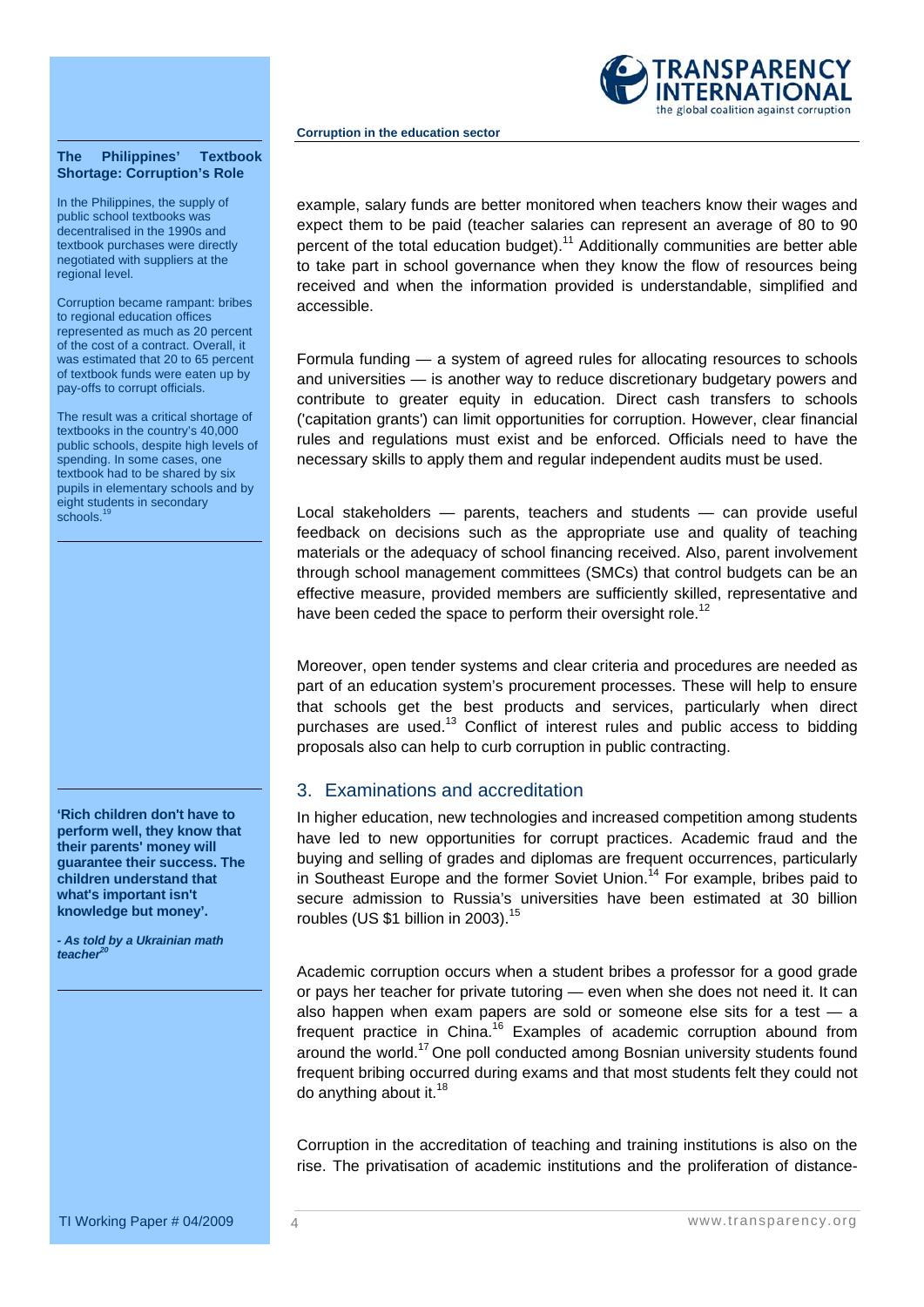

learning courses and trans-border education have spurred this increase since many times they fall outside state regulatory frameworks. Through these channels, unqualified individuals may find it easy to obtain credentials and academic degrees in exchange for a bribe. Corruption in the accreditation of courses and institutions, coupled with credential fraud, results in students being licensed with poor professional standards. Bogus institutions ('diploma mills') may even issue degrees without providing any teaching at all, placing unqualified doctors and other professionals in positions of authority.

### **What can be done?**

Clear and transparent assessment criteria and regulations are needed, both in student examinations and the accreditation process for teaching institutions. Standardised national exams — administered by independent testing institutions — reduce opportunities for abuses and fraud. Appropriate measures to detect and address problems also must be applied. These should include the physical verification of a candidate's identity, safe storage of exam papers, centralised grading and computerised testing.

The independence of accreditation committees and oversight bodies also is crucial if they are to operate without outside interference. In the provision of transborder education, standards of transparency and accountability have been set out by UNESCO and the Council of Europe in a code of good practice, which provides a framework for the assessment of foreign qualifications.<sup>21</sup>

## 4. Teacher management and classroom conduct

Teachers play a vital role in education outcomes. They are expected to maintain high teaching standards and also must use their teaching and classroom behaviour to transmit values such as integrity and respect.

Corruption in teacher management includes favouritism, nepotism, cronyism and bribery in the appointment, deployment, transfer and promotion of teaching staff (see sidebar). Corruption may also occur in the payment of salaries. For example, teachers may have to offer kickbacks to get their pay — a practice common in rural areas or wherever a formal banking system is not in place. 'Ghost teachers' — listed on the payroll but not teaching — are another form of corruption and exact a heavy burden on education budgets. These 'ghosts' may be the result of the poor management of administrative records or the deliberate collusion of teachers and administrators to collect the salaries of teachers who are dead, retired or on unauthorised leave.<sup>22</sup>

Private tutoring, whether by individuals or through 'preparatory courses' offered by institutions, is a rising industry in many parts of the world. It can become a driver of corruption if provided by teachers to their own students. While nations like France, Australia and Singapore prohibit teachers from providing paid tutoring to their students, it is a common practice in Bangladesh, Cambodia and others countries.23 Research conducted on corruption in education in Africa **In higher education, new technologies and increased competition among students have led to new opportunities for corrupt practices.** 

#### **Peru: Fighting Corruption in Education**

As part of a countrywide campaign in Peru called 'Education without Corruption', the ombudsman and the national chapter of Transparency International — 'Proética' — invited citizens in six regions to report cases of corruption.

Of the 307 complaints received within four months, the large majority referred to teacher absences and irregularities in their appointments.

Inadequate control mechanisms, limited access to information and a volatile security situation were determined to be some of the forces facilitating corruption in Peru's public schools.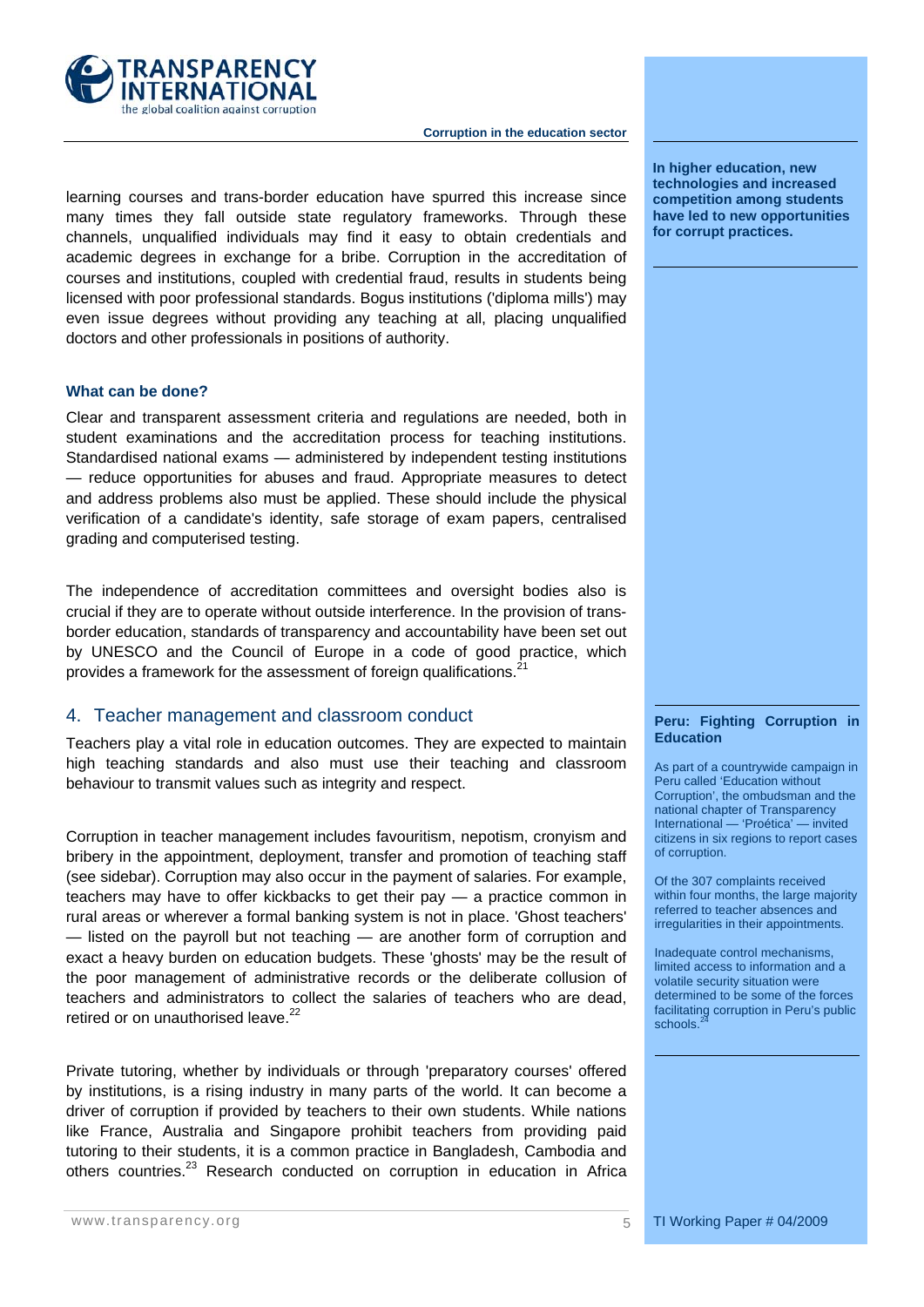

revealed that 47 percent of households in Ghana and 25 percent in Uganda reported paying additional fees for private tutoring.<sup>25</sup> Paid tutoring can develop into a form of blackmail, where teachers teach only half the syllabus during official hours and pressure students to pay for their private classes to learn the rest. They also may threaten students with lower grades if they do not enter their private tutorials.26

### **What can be done?**

Working conditions for teachers are admittedly difficult in many countries. Low salaries and an adverse working environment may contribute to teachers abusing their position. However, the overall atmosphere — including school infrastructure, sanitation, proximity to cities, the quality of teacher housing, career opportunities and the prestige of the profession — has a more decisive influence on teacher conduct than simply salary. These dimensions must be addressed as part of the policy response. For example, changes in salary should be accompanied by measures that serve to raise the social status of teachers. The four countries that have achieved the highest education standards — Canada, Cuba, Finland and South Korea — all hold the teaching profession in a high regard and have supported it with additional investments in training.<sup>27</sup>

At the same time, regular and fair inspections — and clear and consistent sanctions for infractions — are necessary to prevent corruption in teacher management and behaviour. For example, teachers should be prohibited from offering paid tutoring to their own students and be appropriately reprimanded when caught. Sadly, in education as in other public services, such misconduct and abuse of office often go unpunished. A study in India found that only one in 3,000 head teachers had ever fired a colleague for repeated absences. $^{28}$ 

Effective control mechanisms and a good working environment are as much a deterrent to corruption as are fairness and equity. If appointments, promotions and transfers are made on the basis of merit and performance, teachers are more likely to apply the principles of impartiality, fairness and performance in their dealings with students. When employment-related decisions are taken, a clear criterion should be used and proof of qualifications and relevant experience demonstrated for hiring practices.

As part of the recommended changes, teacher codes of conduct can help to undo entrenched habits and encourage ethical behaviour. Such codes serve as a collective recognition of teachers' responsibilities and ethical standards and are ideally developed by their professional associations.<sup>29</sup> For example, a 2005 study found that teacher codes in South Asia have had a positive impact on the commitment, professional behaviour and performance of teachers and staff, helping to reduce teacher absenteeism. $30$  However, the mere formulation of codes is not enough. For codes to be effective, teachers must be aware of them and understand their terms. When violations occur, a complaint mechanism also must be in place and ethical quidance made available. $31$ 

**Building civic awareness and transmitting ethical values help shape social behaviours and make society intolerant of corruption. In this sense, a good education is itself a deterrent to corruption.**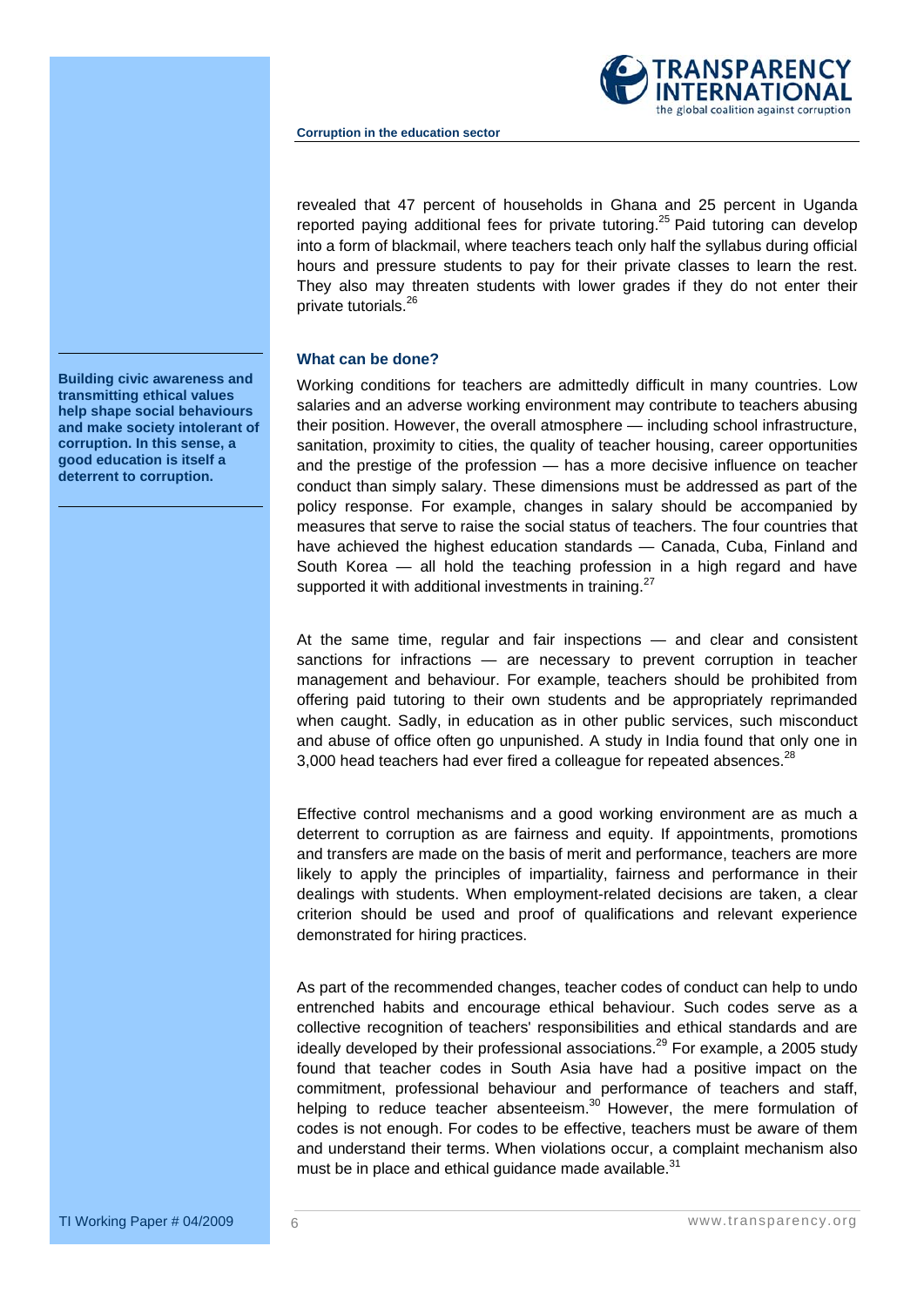

## **Conclusions**

Public demand, adequate incentives (for teachers and professors) and effective control mechanisms are the keys to preventing corruption in the education sector. Well-educated citizens who are aware of their rights and entitlements are more likely to demand the transparency and accountability required to raise the quality of a country's education system. Building civic awareness and transmitting ethical values help shape social behaviours and make society intolerant of corruption. In this sense, a good education is itself a deterrent to corruption.

The following policy recommendations can help to start this virtuous cycle:

- Clear and objective criteria and regulations are needed in education finance and management. These should help to guide decisions on where schools are built, which teachers are appointed and demoted, what examination processes are used, and how much — and which — school fees are charged. Criteria must be transparent and accessible to the public, particularly when it comes to the role of school management committees.
- Channels to denounce misconduct and corruption should be established to encourage 'users' of education to report problems. At the primary and secondary school level, pupils and parents should have an opportunity to voice concerns and file complaints. At universities, independent bodies should be established to deal with claims of academic fraud and other forms of corruption.
- $\bullet$  Adequate control mechanisms such as regular audits and inspections — must be applied to detect corruption and fraud. Clear accountability lines for reporting abuses and system dysfunctions are needed. Also the use of individual school bank accounts and 'tagged' budget lines can help.
- Action must be taken against perpetrators of corruption. Illegal behaviour must be punished and laws applied. Lack of enforcement is probably the biggest obstacle to curbing corruption. If impunity prevails, all other strategies are bound to fail.
- The public and media should have access to financial data and other information. In many countries, accurate, reliable and up-to-date statistics may be hard to find due to a lack of capacity and resources. However, access to information is a *sine qua non* for social control and perhaps the most important means to preventing corruption.
- Public scrutiny and social control are key deterrents to corruption. An informed citizenry that expects education to be delivered responsibly and equitably is a powerful tool for preventing abuse. Social control can be institutionalised through SMCs as long as parents who volunteer have the skills, training and sufficient information to perform their duty.
- Capacities must be built within institutions to ensure officials and educators can apply and enforce existing regulations.

**An informed citizenry that expects education to be delivered responsibly and equitably is a powerful tool for preventing abuse.**